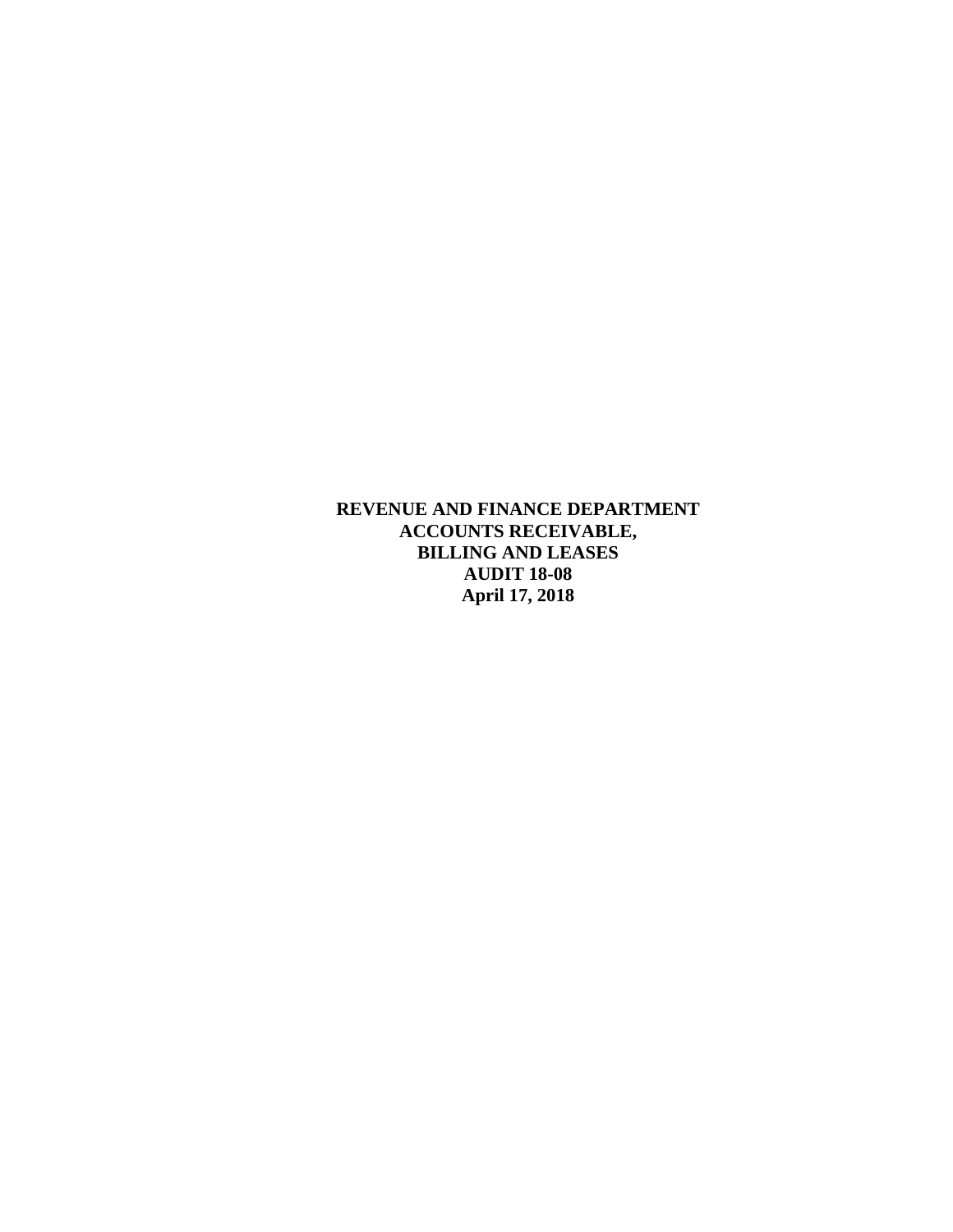# **CITY OF TAMPA**



**Bob Buckhorn, Mayor Internal Audit Department** 

**Christine Glover, Internal Audit Director** 

April 17, 2018

Honorable Bob Buckhorn Mayor, City of Tampa 1 City Hall Plaza Tampa, Florida

RE: Accounts Receivable, Billing and Leases, Audit 18-08

Dear Mayor Buckhorn:

 Attached is the Internal Audit Department's report on Revenue and Finance, Accounts Receivable, Billing and Leases.

We thank the aforementioned management and staff for their cooperation and assistance during this audit.

Sincerely,

/s/ Christine Glover Internal Audit Director

Lee Huffstutler, Chief Accountant cc: Sonya Little, Chief Financial Officer Ernest Mueller, Chief Assistant City Attorney

 **315 E. Kennedy Blvd** • **Tampa, Florida 33602** • **(813) 274-7159** 

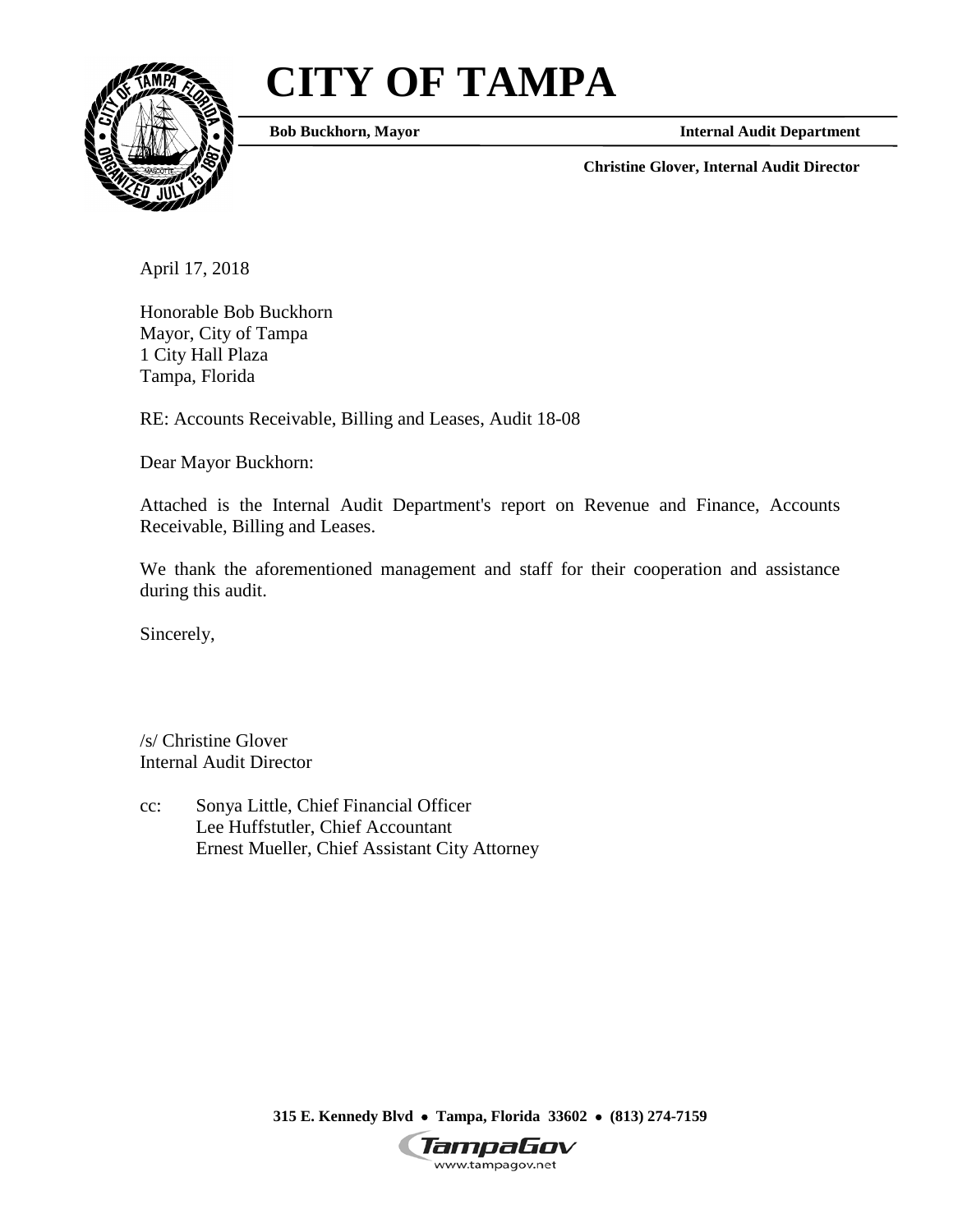### **REVENUE AND FINANCE DEPARTMENT ACCOUNTS RECEIVABLE, BILLING AND LEASES AUDIT 18-08 April 17, 2018**

/s/ Anthony D. Tiwari

\_\_\_\_\_\_\_\_\_\_\_\_\_\_\_\_\_\_\_\_\_\_\_\_\_\_\_\_\_\_\_\_\_\_\_\_\_\_\_ Auditor

/s/ Christine Glover

\_\_\_\_\_\_\_\_\_\_\_\_\_\_\_\_\_\_\_\_\_\_\_\_\_\_\_\_\_\_\_\_\_\_\_\_\_\_\_ Audit Director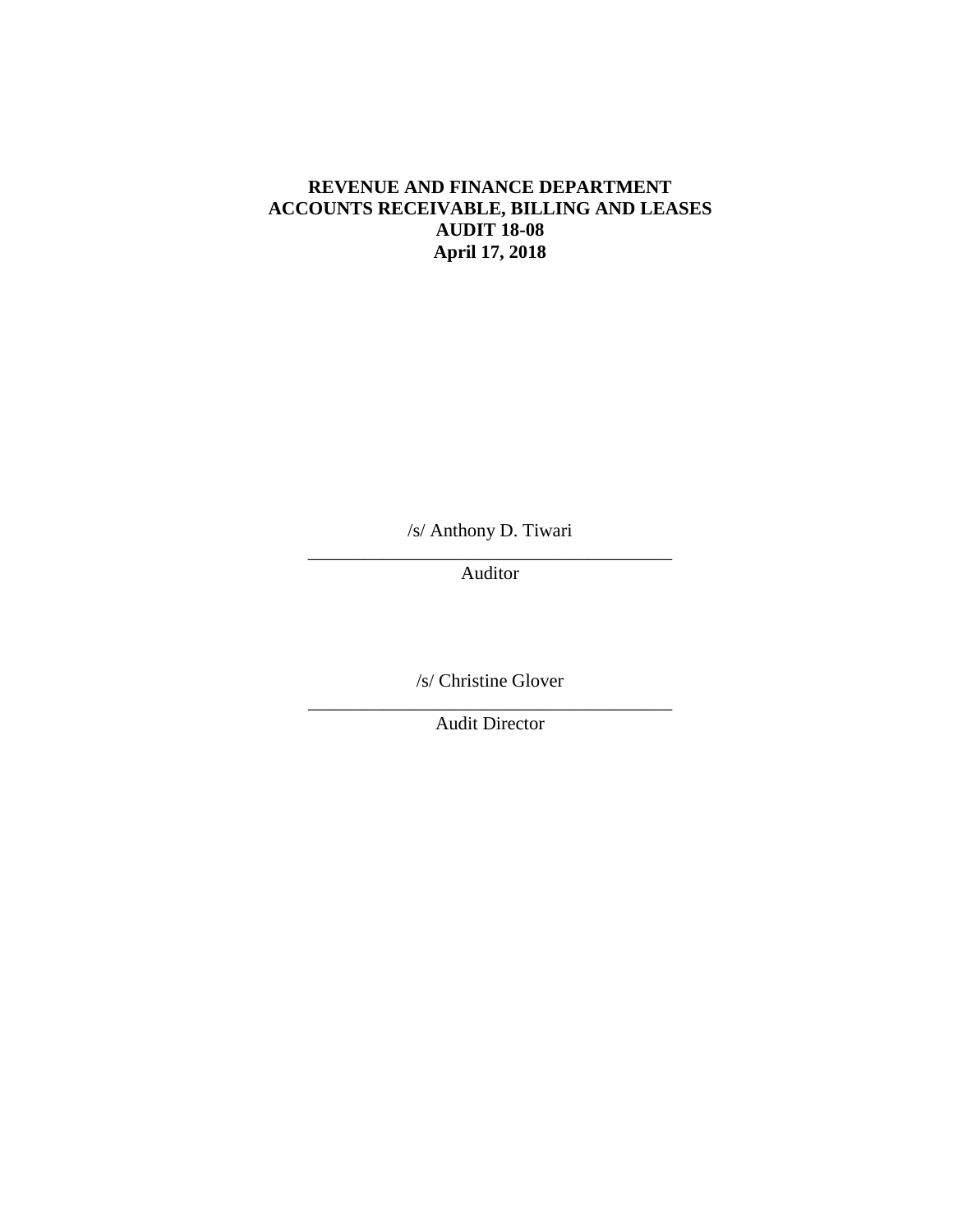#### **REVENUE AND FINANCE DEPARTMENT ACCOUNTS RECEIVABLE, BILLING AND LEASES AUDIT 18-08 April 17, 2018**

#### **BACKGROUND**

 responsible for the City of Tampa's (City) receivables, billing, and leases. A receivable is defined in the Division's policy as "money owed by customers to the City in exchange for goods or services receivables, billing customers, and pursuing the collection of overdue payments. Responsibilities are completed by a team of eight individuals including one Supervisor using the City's primary invoicing system, Oracle, which aids in maintaining control over transactions and reporting of The Revenue and Finance Accounts Receivable Division (Division) is a centralized group that have been delivered or used, but not yet paid for." The Division is responsible for monitoring accounts receivable.

 Accounts receivable balances are reported on the Comprehensive Annual Financial Report and The graph below displays the net total receivables for FY16 and FY17 from Governmental aggregate of utilities provided to customers by the City. Leases are included in both Governmental and Business-Type Activities. While the uncollectible allowance remained consistent, we noted an \$8.5M increase in the FY17 net total primarily due to City-wide projects. shown net of the allowance for uncollectible accounts which is based on management's estimates. Activities, which include the general fund and utility tax. The Business-Type Activity is the



Source: Auditor adaptation of accounts receivable data provided by the Division.

#### **STATEMENT OF OBJECTIVES**

 The objectives of the audit were to evaluate the: This audit was conducted in accordance with the Internal Audit Department's FY18 Audit Agenda.

- 1. Division's compliance with regulatory requirements for customer billing and leases.
- 2. Processes in place to record, monitor, and invoice customers that owe monies to the City.
- 3. Adequacy of internal controls for the collection of outstanding receivables.